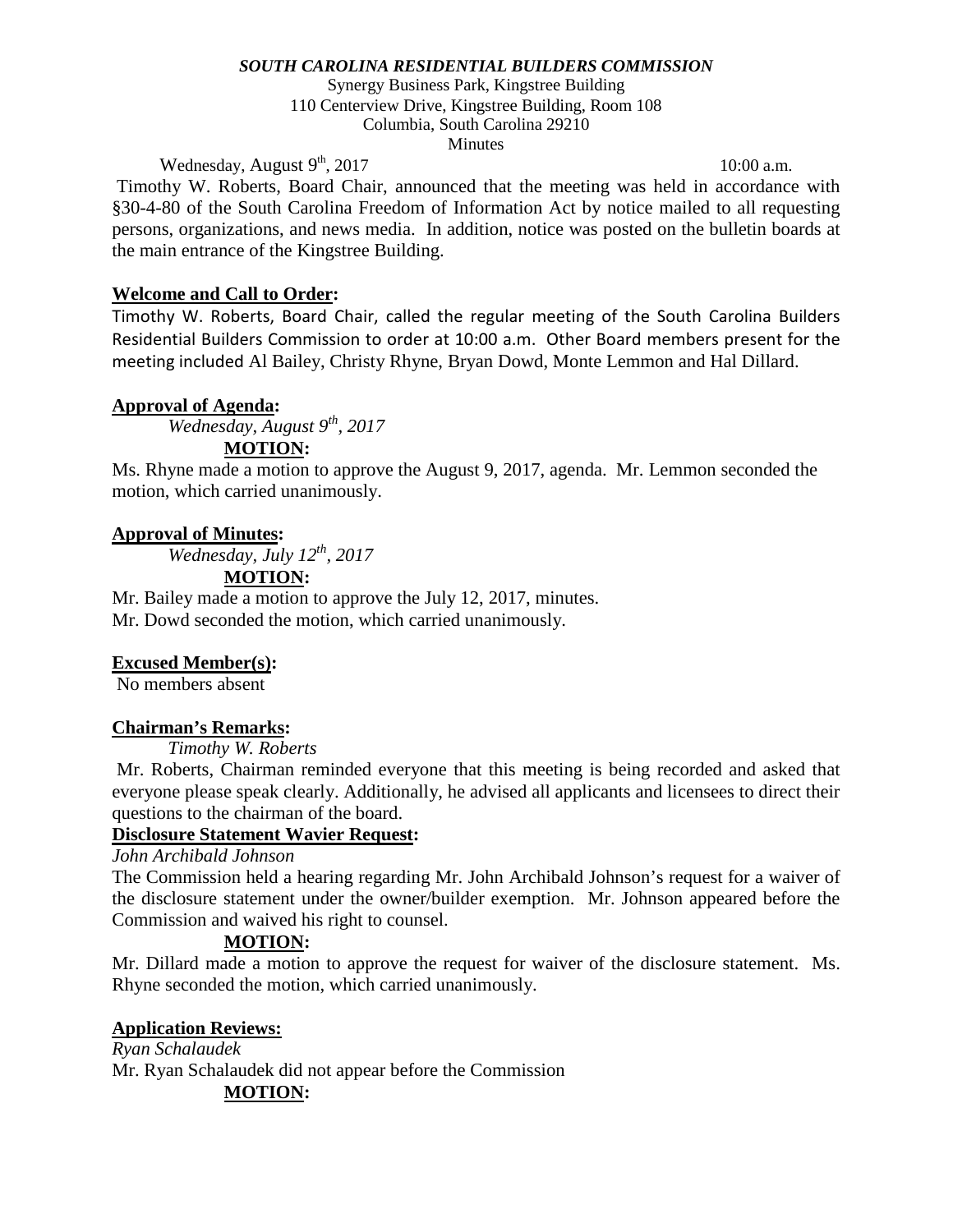Synergy Business Park, Kingstree Building 110 Centerview Drive, Kingstree Building, Room 108 Columbia, South Carolina 29210 **Minutes** 

Wednesday, August  $9<sup>th</sup>$ , 2017 10:00 a.m. No motions were made.

*Sebastian Fuller* Mr. Sebastian Fuller did not appear before the Commission **MOTION:** No motions were made.

### *Tommy Rabon*

The Commission held an application review regarding Tommy Rabon. Mr. Rabon appeared before the Commission, and waived his right to counsel.

### **MOTION:**

Mr. Bailey made a motion to approve Mr. Rabon's request for the Specialty Registration with the condition that he resolve the outstanding judgment, by payment plan or otherwise before the 2019 renewal. Mr. Dillard seconded the motion, which carried unanimously.

#### *Charles Guenther*

The Commission held an application review regarding Charles Guenther. Mr. Guenther appeared before the Commission and waived his right to counsel.

### **MOTION:**

Mr. Bailey made a motion to allow Mr. Guenther to sit for the exam. Mr. Dowd seconded the motion, which carried unanimously.

### *James Alexander Smith*

The Commission held an application review regarding James Alexander Smith. Mr. Smith appeared before the Commission and waived his right to counsel.

#### **MOTION:**

Mr. Dillard made a motion to approve Mr. Smith for his specialty registration. Mr. Dowd seconded the motion, which carried unanimously.

Lance Burt

Mr. Lance Burt did not appear before the Commission **MOTION:**

No motions were made.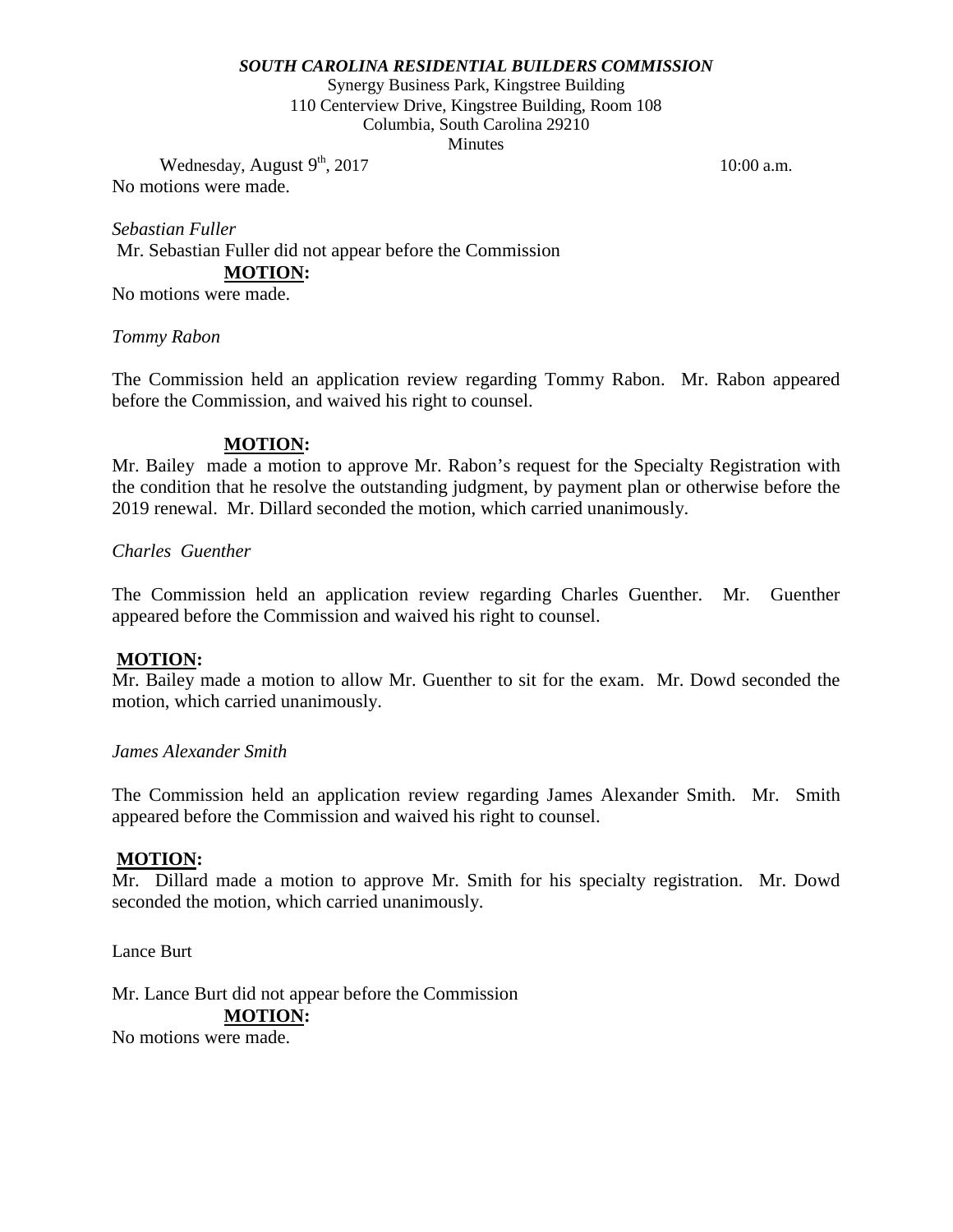Synergy Business Park, Kingstree Building 110 Centerview Drive, Kingstree Building, Room 108 Columbia, South Carolina 29210 **Minutes** 

Wednesday, August  $9<sup>th</sup>$ , 2017 10:00 a.m.

*Greg Keisler*

The Commission held an application review regarding Greg Keisler. Mr. Keisler appeared before the Commission and waived his right to counsel.

## **MOTION:**

Ms. Rhyne made a motion to continue Mr. Keisler's license with the condition that he reappear in 12 months to update the Commission with the status of his judgments.

# **MOTION:**

Mr. Bailey made a motion to enter into executive session to get legal advice regarding Mr. Keisler's application. Ms. Rhyne seconded the motion, which carried unanimously.

## **MOTION:**

Ms. Rhyne made a motion to exit executive session after receiving legal advice. Mr. Dillard seconded the motion, which carried unanimously.

Ms. Rhyne and Mr. Bailey withdrew their original motion.

## **MOTION:**

Ms. Rhyne made a motion to approve Mr. Keisler's Residential Builders License with the condition that he be required to resolve one of the three judgments within six months of the date of the final order and provide updates of the other two judgments every six months. If all three judgments are not resolved within one year of the date of the final order, Mr. Keisler would be required to reappear before the full Commission. Mr. Lemmon seconded the motion, which carried unanimously.

## **Hearing Officer Recommendation – Final Order Hearings**:

*Benjamin Gecy (Case No.: 2015-159)*

Mr. Gecy was present at the hearing and requested that the hearing be continued to give him time to seek legal counsel.

## **MOTION:**

Mr. Lemmon made a motion to grant Mr. Gecy a continuance until the October 11, 2017, Commission Meeting. Mr. Bailey seconded the motion, which did not carry unanimously. Mr. Dowd opposed.

## **Memorandum of Agreement:**

*David J. Wiggins Case# 2015-631 and 2015-634*

Mr. Wiggins appeared before the Commission and waived his right to counsel. Mr. Kyle Tennis, Esq. represented the State. Mr. Wiggins answered questions from the Commission. Mr. Tennis requested that the Commission accept the Memorandum of Agreement (MOA).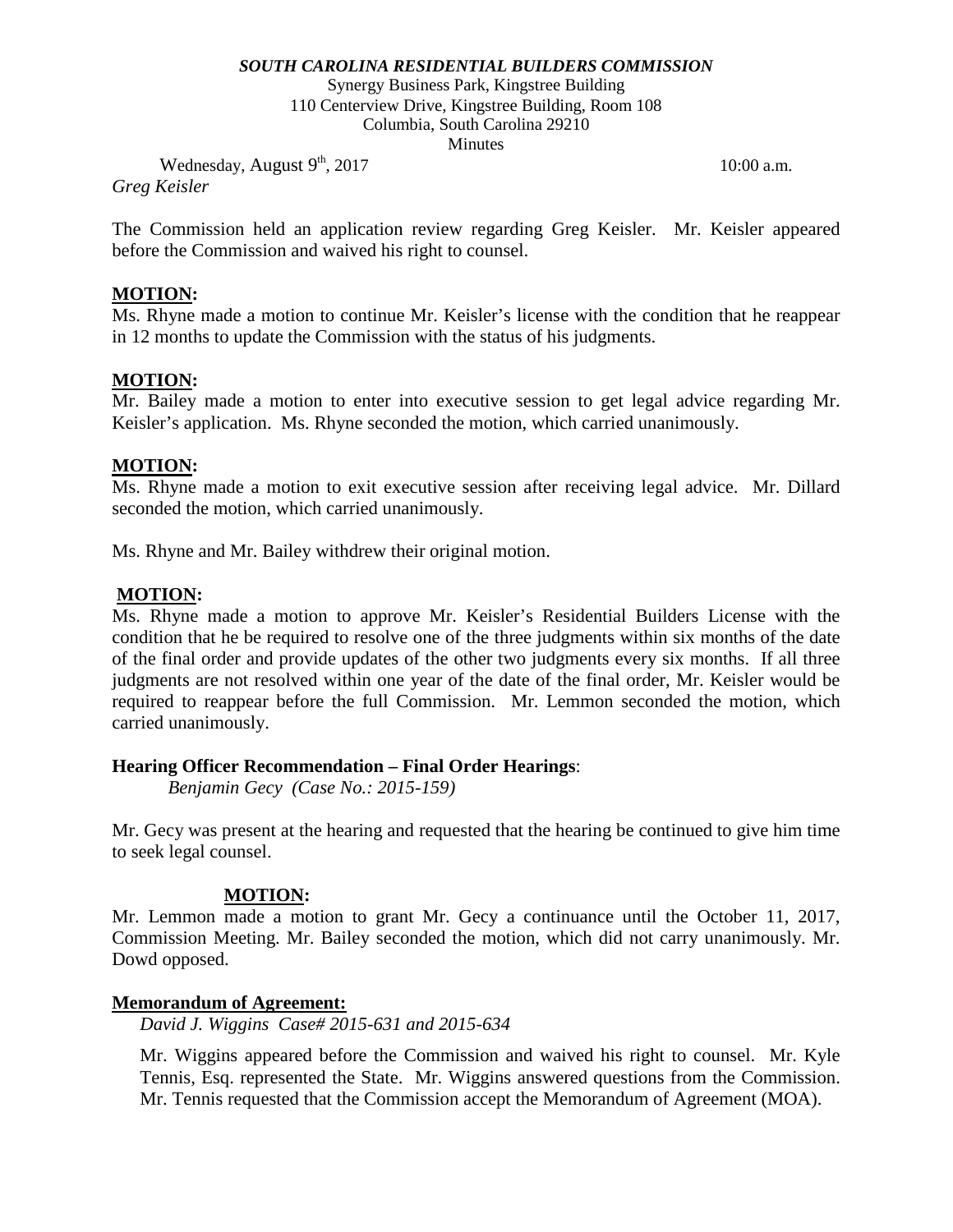Synergy Business Park, Kingstree Building 110 Centerview Drive, Kingstree Building, Room 108 Columbia, South Carolina 29210 **Minutes** 

Wednesday, August  $9<sup>th</sup>$ , 2017 10:00 a.m.

## *MOTION:*

Mr. Bailey made a motion to accept the MOA and assess a fine of five hundred dollars for each of the six statutory violations for a total of three thousand dollars, to be paid within 60 days of the date of the final order. Ms. Rhyne seconded the motion, which carried unanimously.

## *Steven Alexander Case# 2016-135*

Mr. Steven Alexander appeared before the Commission and waived his right to counsel. Mr. Daniel Gourley, Esq. represented the State. Mr. Alexander answered questions from the Commission. Mr. Gourley requested that the Commission accept the Memorandum of Agreement (MOA).

### *MOTION:*

Mr. Bailey made a motion to dismiss the charges against Mr. Alexander. Mr. Dowd seconded the motion, which carried unanimously.

\* Mr. Al Bailey recused himself from the hearing regarding Mr. Dan Shumaker.

### *Dan Shumaker Case # 2012-465 and 2014-93*

Mr. Shumaker appeared before the Commission and was represented by Mr. Trippett Boineau Esq. Ms. Megan Flannery, Esq. represented the State. Mr. Shumaker answered questions from the Commission. Ms. Flannery requested that the Commission accept the Memorandum of Agreement (MOA).

## *MOTION:*

Mr. Lemmon made a motion to dismiss the charges against Mr. Shumaker. Mr. Dowd seconded the motion, which carried unanimously.

\*Mr. Al Bailey rejoined the meeting.

Daniel Litchfield Case# 2016-75; 2016-308; 2016-467 & 2017-146

Mr. Litchfield appeared before the Commission and waived his right to counsel. Mr. Daniel Gourley, Esq. represented the State. Mr. Litchfield answered questions from the Commission. Mr. Gourley requested that the Commission accept the Memorandum of Agreement (MOA).

# *MOTION:*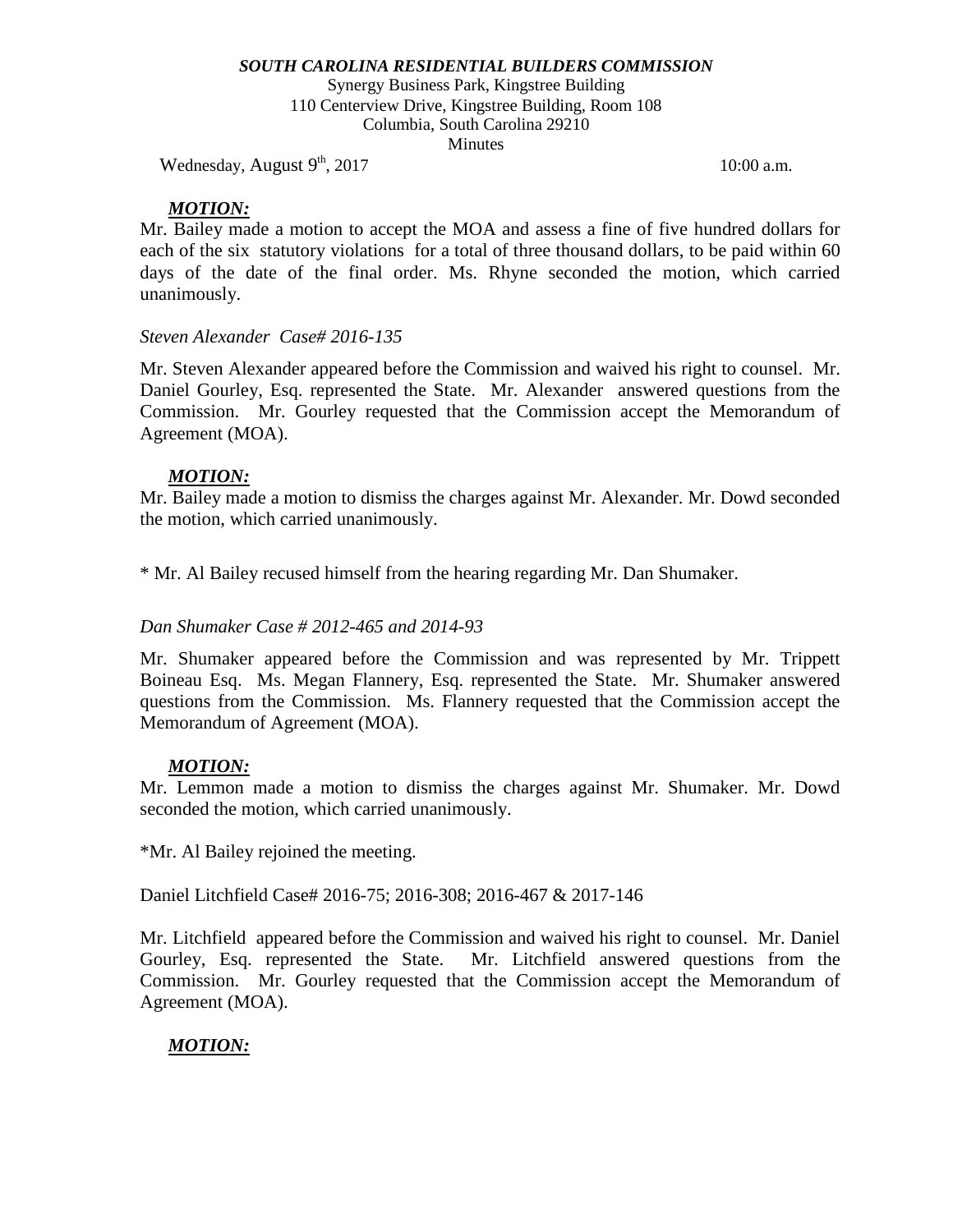Synergy Business Park, Kingstree Building 110 Centerview Drive, Kingstree Building, Room 108 Columbia, South Carolina 29210 **Minutes** 

Wednesday, August  $9<sup>th</sup>$ , 2017 10:00 a.m.

Mr. Dowd made a motion to accept the MOA, and assess a fine of Three Thousand Dollars for the seven statutory violations, to be paid within 60 days of the dated of the final order. Mr. Dillard seconded the motion, which did not carry unanimously. Mr. Lemmon opposed.

### **Regulation Review:**

The Commission reviewed its regulations per the Executive order of Governor McMaster. The Commission did not recommend new regulations or the withdrawal or repeal of any existing regulations. The Commission proposed to amend SC Reg 106-1 to clarify gas piping and the installation of solar panels and SC Reg 106-2 to clarify its conflict with a statute in the Practice Act.

### **Recoupment of investigation and prosecution costs pursuant to S.C. Code Ann. §40-59-170**

The Commission discussed recoupment of investigation and prosecution costs back to the respondent. The Commission tabled the discussion until a later date.

### **Administrator's Remarks for Information:**

No remarks made

### **Office of Investigations and Enforcement (OIE Report)**

*Todd Bond*

**OIE Status Report** – Mr. Bond reported 545 cases were received with 235 active investigations, with 517 cases closed as for August 9, 2017.

### **Recommendation of Investigation Review Committee (IRC)**

*IRC Recommendations:*

### **MOTION:**

Mr. Bailey made a motion to approve the recommendations of the Investigative Review Committee. Mr. Lemmon seconded the motion, which carried unanimously.

#### *Resolution Guidelines:* **MOTION:**

Mr. Dillard made a motion to approve the Resolution Guidelines. Mr. Lemmon seconded the motion, which carried unanimously.

### **Old Business***:*

None

#### **Public Comments:** None

**Date of Next Meeting- Wednesday, September 13, 2017**